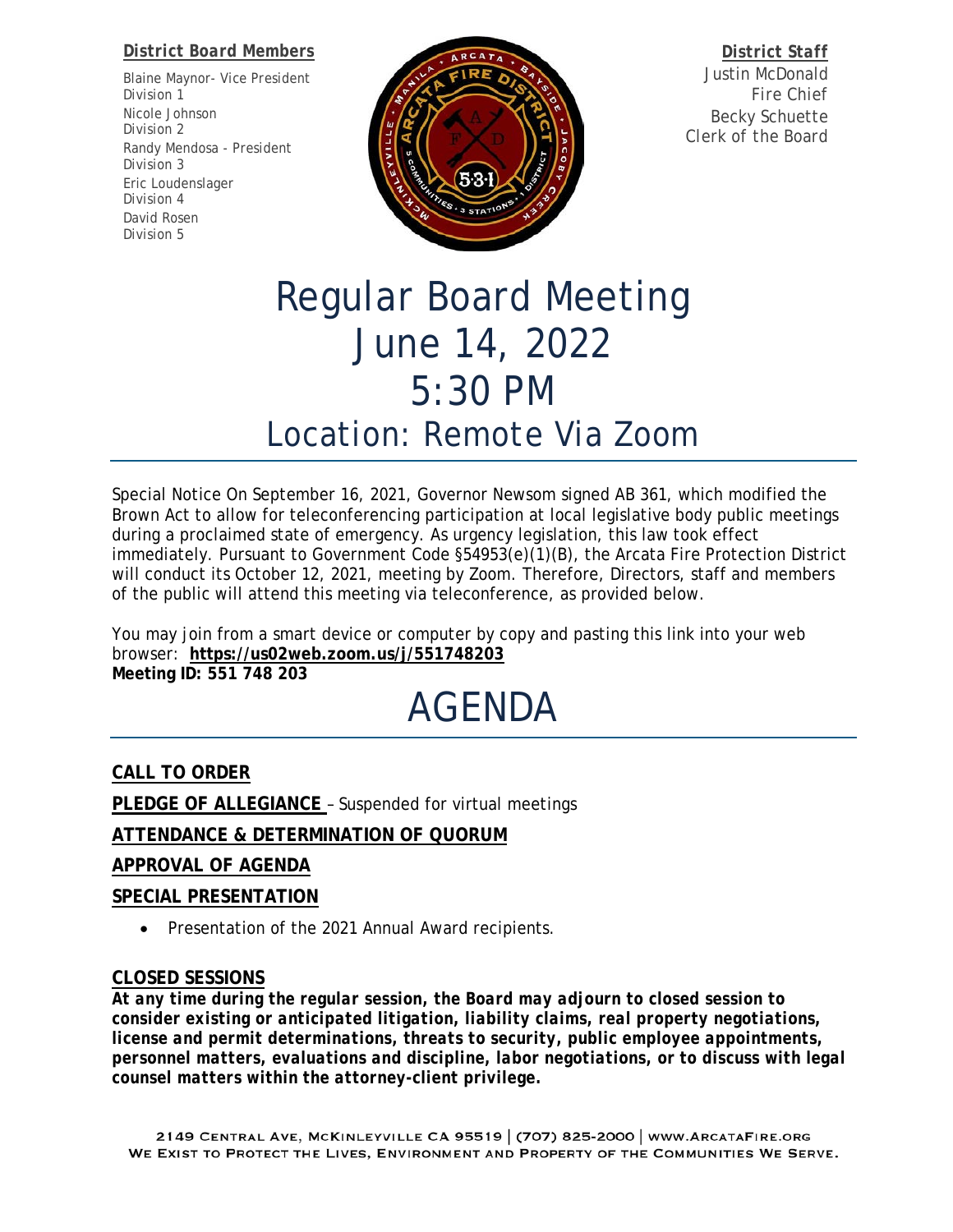1. Conference with Labor Negotiator (Gov. Code Section 54957.6) Employee Organization: *Senior Management Group* Agency designated representative: *District Counsel Jack Hughes*

### **PUBLIC COMMENT/ASSOCIATION REPORTS**

*Any person may address the District Board on any subject pertaining to District business, which is not listed on the agenda. This comment is provided by the Ralph M. Brown Open Meeting Act (Government Code § 54950 et seq.) and may be limited to three (3) minutes for any person addressing the Board. Any request that requires Board action may be set by the Board for a future agenda or referred to staff.*

- **•** Senior Management Group
- Local 4981
- Arcata Volunteer Firefighters Association

#### **CONSENT CALENDAR**

*Consent calendar items are considered routine and are acted upon by the Board with a single action. Members of the audience wishing to provide public input may request that the Board remove the item from the Consent Calendar. Comments may be limited to three (3) minutes.* 

- 1. Minutes from May 10, 2022, Regular Meeting
- 2. May 2022 Financial Report
- 3. Renewal of Adoption of Resolution 21-247 for an Additional 30 Days, Making Findings Pursuant to Government Code Section 54953, As Amended by Assembly Bill 361, and Authorizing the Continued Use of Virtual Meetings
- 4. Adopt Resolution 22-264 and Exhibit A, Accepting the Fiscal Year 2022-23 Appropriations Limit for the Arcata Fire District
	- a. Attachment 1 Appropriation Limit Calculations FY 2022-23
	- b. Attachment 2 Resolution 22-264 and Exhibit A
- 5. Adopt Resolution 22-265 Setting the Per Unit at \$22 for the 2006 Benefit Assessment for Fiscal Year 2022-23
	- a. Attachment 1 Resolution 22-265
- 6. Adopt Resolution 22-266 Amending the CAL-Card Credit Limits Adopted in Resolution 18-191
	- a. Attachment 1 Resolution 92-052
	- b. Attachment 2 Resolution 18-191
	- c. Attachment 3 Resolution 22-266
- 7. Adopt Resolution 22-267 with Exhibit A, Authorizing the Destruction of Certain Fire District Records
- 8. Authorize the Contract Agreement for Repairs to the Mad River Fire Station
	- a. Attachment 1 Standard Short Form Agreement Between Owner and Constructor: Job Number 22-330
- 9. Side Letter Agreement Between Arcata Fire Protection District and Arcata Fire District Senior Management Group

#### **CORRESPONDENCE & COMMUNICATIONS**

- 1. Public Correspondence
	- a. Thank you from Two Feathers Team to Captain Gibbs and Engineer Sung for attendance at the Easter Event
	- b. Thank you, card/art, and Häagen-Dazs bars from Acorns to Oaks Child Care for Captain Ross McDonald and Firefighter Kadle
- 2. Committee Reports
	- a. Arcata Station Committee *(Mendosa, Maynor)*
	- b. Arcata General Plan & Gateway Area Plan Committee *(Loundenslager, Mendosa)*
- 3. Fire Chief's Monthly Report
- 4. Director Matters